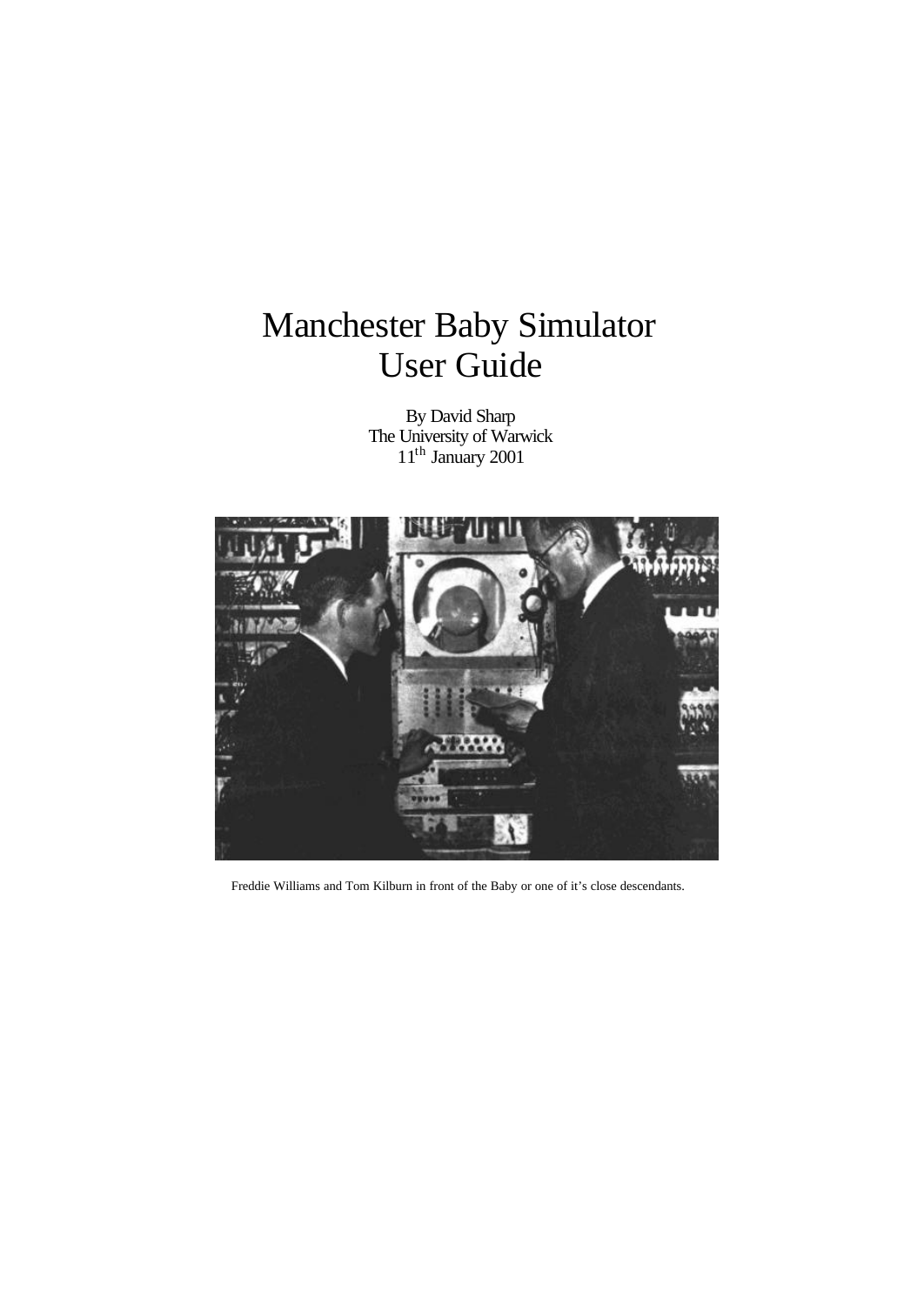# **Historical background**

The Manchester Baby (also known as the Small Scale Experimental Machine) was the first working stored-program computer. That is a computer which stores and executes its program from an electronic storage device rather than for example reading it from a punched tape. It was built at the University of Manchester by Tom Kilburn, Freddie Williams and Geoff Tootill, successfully running its first program on June 21st 1948.

All three of the team had previously worked with radar technology at the Telecommunications Research Establishment (TRE) in Malvern and this had led the team to working with cathode ray tubes (CRT). Williams had visited the ENIAC project at the University of Pennsylvania in 1946 also reading the EDVAC report. He took away the stored-program concept as well as the need for a large high-speed electronic storage device, for which he saw CRTs as a prime candidate.

The primary purpose of the Baby was to test the ideas of Williams and Kilburn of using a CRT as a data storage device for a computer. Although they could store data on a CRT for long periods of time, this wasn't evidence of its suitability for a computer where the data was constantly changing at high speed and hence they had to build a computer to test it. To this end, Kilburn designed, "the smallest computer which was a true computer (that is a stored program computer) which [he] could devise"<sup>1</sup>.

The Baby was built incrementally with many new features being added after June 1948, which have somewhat muddied the waters of history as to exactly the original features. The Baby led to the development of the intermediary version of the Manchester Mark 1, the final Manchester Mark 1 and the Ferranti Mark 1 computers. Patents filed by Williams and Kilburn led to what became known as the 'Williams Tube' which was licensed by IBM for their 700 series in the early 1950s. Later innovations by the team (who were soon joined by others) included adding an index register and then a secondary store in a magnetic drum. However it was after that event on  $21<sup>st</sup>$  June 1948, as Williams later recalled that, "nothing was ever the same again"<sup>2</sup>.

## **Introduction to the Baby's hardware**

l

The Baby consisted of three cathode-ray-tube stores; the control, the accumulator and the store, only one of which was displayed at any one time on the display monitor. The store is made up of 32 rows (lines), each of 32 bits, notably displayed with the least significant bit on the **left**. The store is akin to what we might think of as memory and is accessed by line number.

The control contains two values, the control instruction (CI) and the present instruction (PI). The control instruction contains the line number of the instruction executed **previously**. The present instruction contains the line representing the instruction

<sup>1</sup> Kilburn, Tom, "From Cathode Ray Tube to Ferranti Mark 1", The Bulletin of the Computer Conservation Society, Volume 1, Number 2, Autumn 1990.<br><sup>2</sup> Campbell-Kelly, Martin and Aspray, William, "Computer – A history of the information machine",

BasicsBook, 1996, p.100.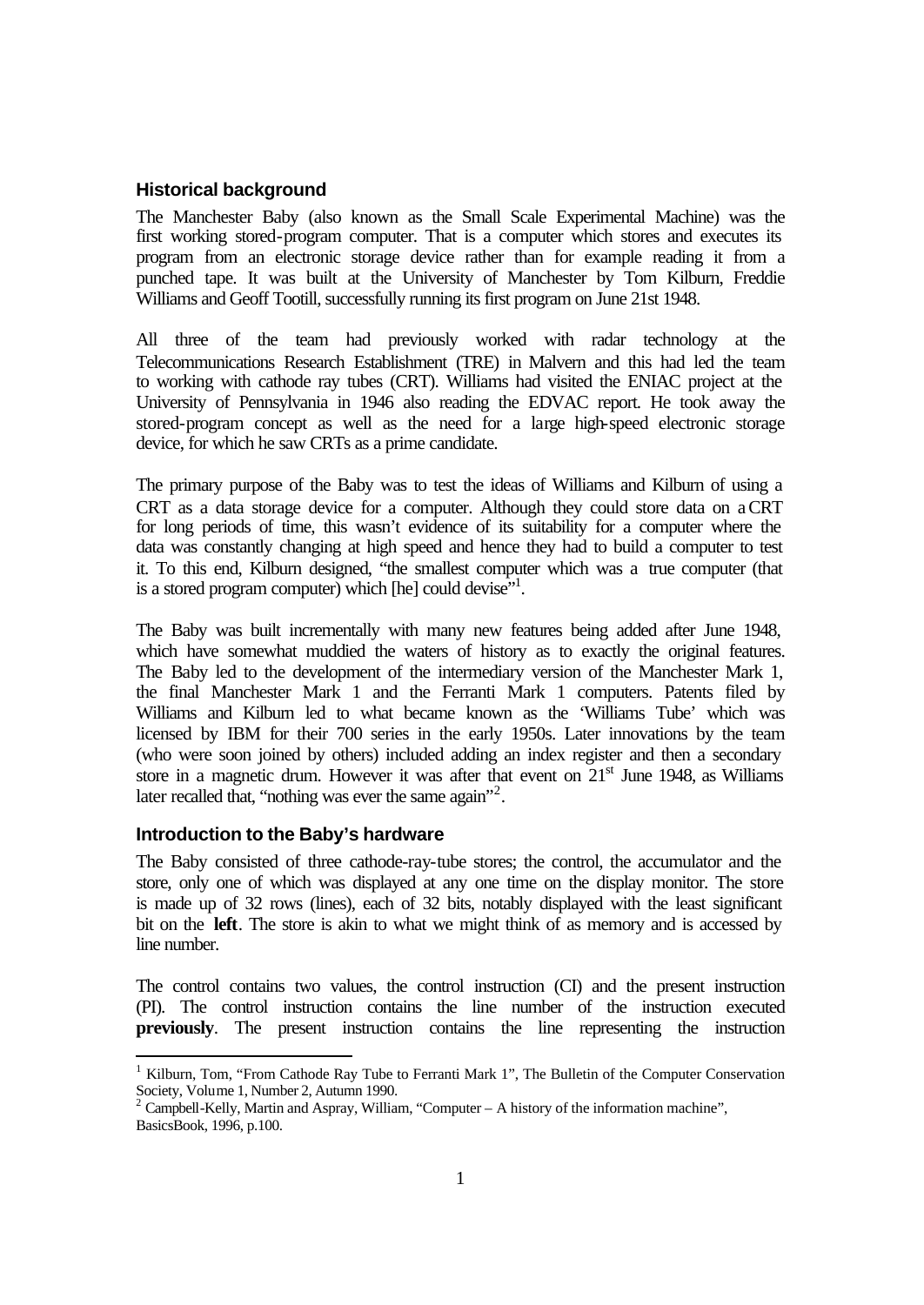currently being executed. It is important to note that the present instruction is 'transient' and only exists (and hence is only displayed) when the machine is running. The control instruction and present instruction (when in existence) are repeated on every line of the display.

The accumulator contains only one value, the accumulator itself which is the location for the result of arithmetic instructions, in a similar way to the accumulator on a modern microprocessor.

A store line contains 32 bits but only some of those are used. Bits 0-4 represent the operand line i.e. the number of the line that the instruction will operate on when executed. Bits 13-15 represent the function number (what we would know as the instruction opcode).

| <b>Function Number</b> | Modern name | Operation                                           |
|------------------------|-------------|-----------------------------------------------------|
|                        | JMP         | Copy content of the specified line into the CI      |
|                        | <b>JRP</b>  | Add the content of the specified line into the CI   |
| $\overline{2}$         | LDN         | Copy the content of the specified line, negated,    |
|                        |             | into the accumulator.                               |
| $\mathcal{R}$          | <b>STO</b>  | Copy the content of the accumulator to<br>the       |
|                        |             | specified store line.                               |
| $\overline{4}$         | <b>SUB</b>  | Subtract the content of the specified line from the |
|                        |             | accumulator.                                        |
| $\overline{5}$         | <b>SUB</b>  | Exactly the same as for function number 4.          |
| $\overline{6}$         | <b>CMP</b>  | If the accumulator is less than 0 increment the CI. |
|                        | <b>STP</b>  | Halt the Baby and light the 'stop lamp'.            |

The available instructions were as follows:

# **How to use**

A simulation of the Baby would not be complete (and sadly many are not) without simulating the switch panels that were used to program the machine. The interface described initially in this user guide clearly has no historical basis and is present so that the user can quickly and easily use and program the simulator. The simulation of the 'switch panel' section later in this guide is the really interesting part of the simulation and gives the Baby its character. This user guide describes how to load and run programs and how to use the switch panel. If any extra help is needed, brief tool tips will pop up when the mouse pointer is over a feature.

# **Getting Started**

The program has been written to run on Java v1.2 or later. Run the program by entering

java Baby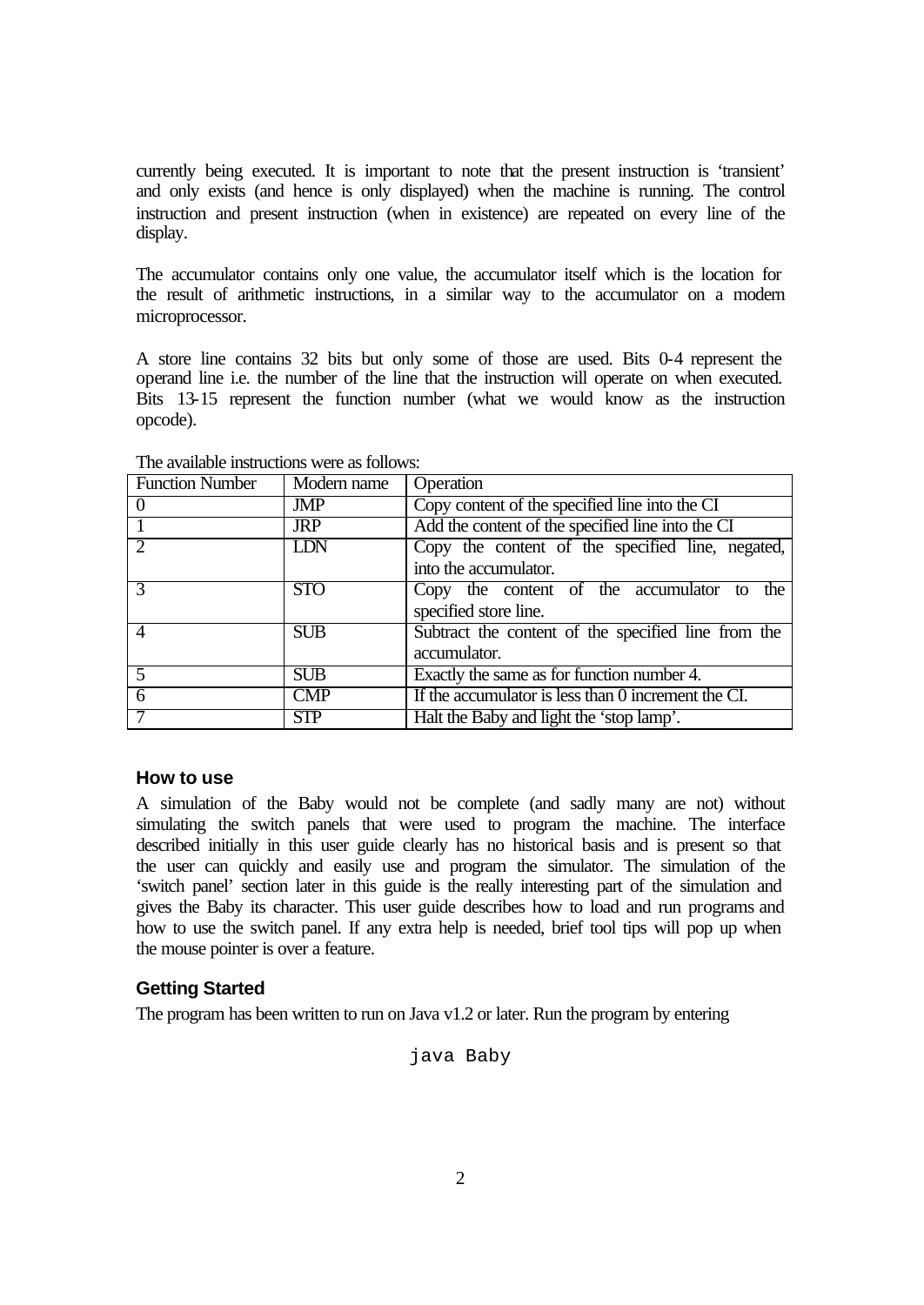at the command line. The display window will appear, as shown below in Figure 1. A default program will be loaded automatically, see the end of the manual for details of other programs.



Figure 1: Picture of the simulator's display window

## **Loading a program**

Historically programs were entered into the Baby's store (memory) via a 'typewriter', although this functionality is provided (see section 'Typewriter') there are easier ways to load programs on the simulator. Programs are available in two formats:

Assembly – a modern-style assembly language equivalent to the machine instructions of the baby, filename extension '.asm'. Single line comments are allowed prefixed by a semi-colon.

Snapshot – a representation of each bit of the Baby's store.

To load a program into the Baby, click on the 'File' menu and select the 'Load snapshot/assembly' item. A file selection window will open and you should select an assembly file (.asm) or snapshot (.snp) file provided and click 'Open'. The file type will be automatically detected and the program loaded into the display.

See the section 'Programs provided' for a list of programs for the Baby.

# **Saving a program**

The state of the store can be saved to a snapshot or assembly file at any time by opening the 'File' menu and selecting the 'Save snapshot' or 'Save assembly' menu item. You can then enter a filename and select 'Save' to save the state or assembly.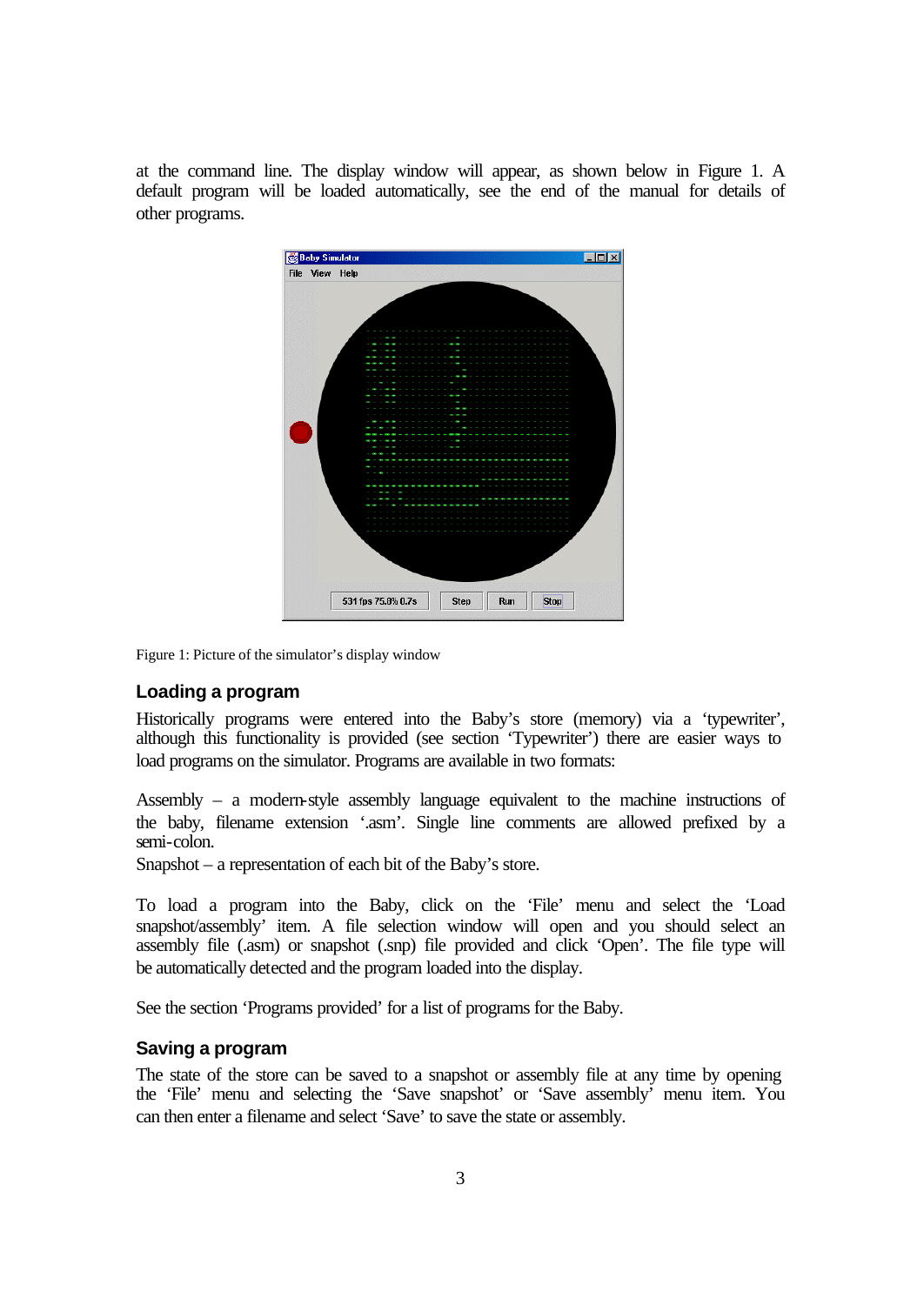### **Running the program**

For authenticity programs should be run using the switch panel (see section 'Switch Panel') but for quick demonstration purposes, the buttons at the top of the display window, 'Step', 'Run' and 'Stop' can be used to control the Baby.

'Step' increments the control instruction, reads the line of the store denoted by the value of the control instruction and executes that instruction.

'Run' repeatedly performs the same as 'Step'.

'Stop' halts the running machine.

Unless stopped by the user, the Baby will keep on executing instructions until a STP instruction (function number 7) is executed.

*Note, running the Baby simulation is very intensive and it is not recommended that you attempt to multitask too many other applications as it may affect performance of the display update.*

#### **Viewing the different CRTs**

Only one of the three cathode-ray-tube stores could be displayed on the display monitor (the grid of green dots on a black background) at any one time, you can select which one should be displayed by choosing 'Store', 'Control' or 'Accumulator' from the 'View' menu.

## **Stop lamp**

To the left of the display monitor is the Stop lamp. When a STP instruction is executed, the Baby stops executing instructions (so that the results of the calculation can be read off the display) and the stop lamp is lit.

No more instructions can be executed until the stop lamp has been extinguished. To clear the stop lamp, simply press the KC button on the switch panel (see later for details) or load another program.

## **Speed and timing**

At the bottom of the display window is some information about the speed of the simulation. The real Baby ran at around 700 instructions per second, the number of instructions executed per second on the simulation is labeled as 'fps' (frames per second). The percentage speed of the real Baby that the simulator achieves is next to that (i.e. 100% would mean the simulator is running at the correct speed, 50% would mean it's running at half speed). To the right of this is the number of seconds of simulated time that have elapsed, to reset this to zero click on it.

The simulator attempts to adjust its speed so that it runs at around 100% speed though this is not possible to do perfectly because of the sporadic and unpredictable variations in processor usage.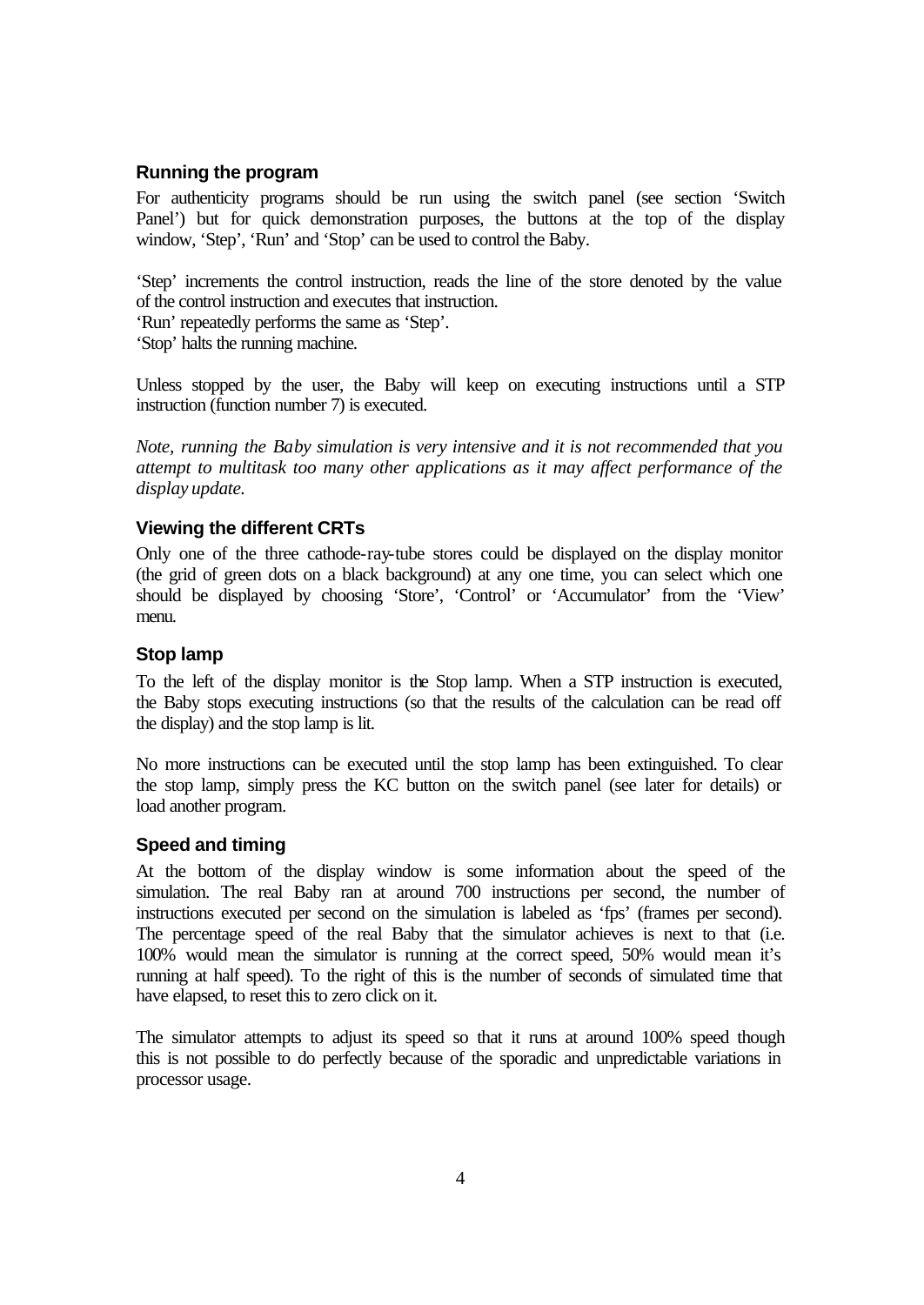#### **Disassembling the store**

To help understand the program and data in the store (reading binary in the reverse order to that which you're used to is not easy!) a disassembly feature is provided. To view a disassembly of the store to the modern assembly representation, select 'Disassembler' from the 'View' menu.

The disassembly window should be displayed; at the top are the values of the CI, PI and accumulator followed by every line of the store. A line might be:

12 SUB 23 ;=202540951

This means that the instruction at line 12 was to 'subtract the value at line 23 from the accumulator. It also means that if line 12 were to be loaded into the accumulator it would have the value 202540951.

The information in the disassembly displayed can be updated from the store by clicking the 'Load from store' button at the top of the disassembler window. The altered disassembly can then be saved back to the store by clicking the 'Save to store' button. This provides a simple Integrated Development Environment.

In disassembling the disassembler attempts to guess whether each line is program or data and will disassemble data to the assembler's pseudo-instruction, 'NUM', so that the correct value is restored to the store when it is updated. For programs which make use of the surplus bits in an instruction line for graphical purposes, this may not work correctly and will result in them being disassembled as data rather than instructions.

#### **Switch Panel**

To display the switch panel, select the 'Switch Panel' item from the 'View' menu.

*Note: For realistic layout of the display, the display window should be positioned directly above the switch panel. A screen resolution of 1280 x 1024 pixels (or greater) has been found to be required to display the windows in this configuration.*

# **Typewriter**

At the top of the panel is the typewriter, this consists of 40 maroon-coloured buttons, numbered 0 to 39. These are used to affect the individual bits of a line in the store. Only buttons 0-31 are actually connected.

#### **Staticisor**

This is made up of the L-staticisor or Line switches are the 5 switches labeled 0 to 4. These are used to select a given line number. There is also the F-staticisor or Function switches which are labeled 13 to 15. These are used to select a given function number.

The final part of the staticisor is the automatic/manual selection switch labeled 'STAT'. If automatic is selected (the switch is down) then instructions are taken from the store and executed. If manual is selected (the switch is up) then the instruction encoded by the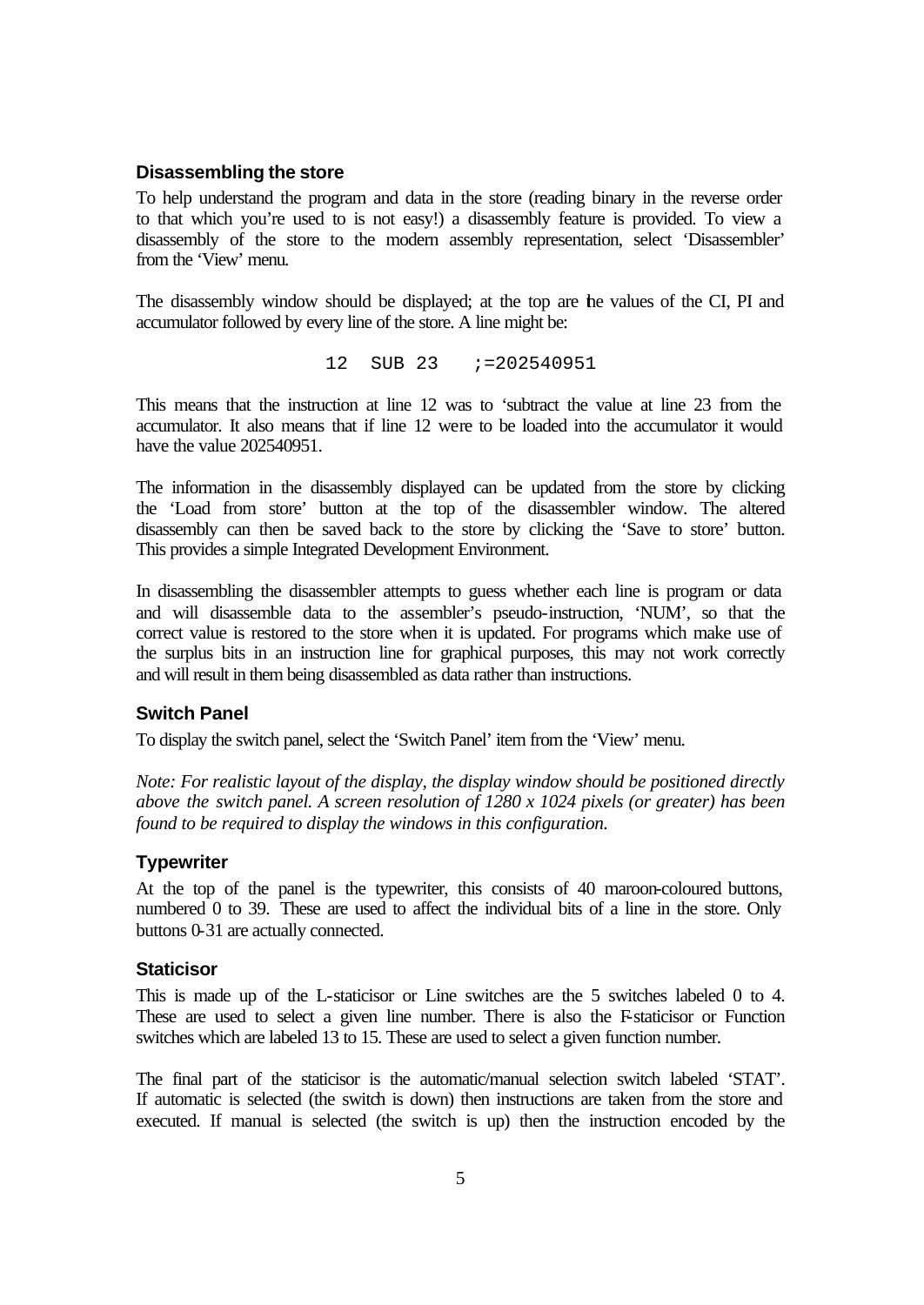function number of the F-staticisor switches is executed, acting on the line encoded in the L-staticisor switches.

For example, when the switches are set up as shown in figure 2, the Baby will be set up ready to execute the instruction STO 11 (function number 3).



Figure 2: Example of setting up the staticisor switches.

# **Monitor Selector**

The three red buttons labeled 'C', 'A' and 'So' are the monitor select switches. That is S subscript-zero, representing store zero with the intention of multiple stores being added later. Clicking on the selected switch displays the appropriate CRT-store on the display monitor.

# **CS (Completion Signal) Switch**

This is the 'completion signal' switch (later known as the 'prepulse') where the signal which starts a new instruction was thought of as completing the previous instruction. When switched down the Baby repeatedly executes instructions, from either the store or from the encoded staticisor switches (depending on whether the staticisor is in automatic or manual mode). Flicking this switch to down is the equivalent of pressing the 'Run' button in the simple modern user interface (and in fact pressing 'Run' makes this switch flick down) and flicking it to up, the same as the 'Stop' button.

## **KC (Key Completion) Switch**

This is effectively a single-step key and generates a single prepulse to execute a single instruction. Which instruction is run depends on the staticisor automatic/manual switch in the same way as the CS switch did. Flicking this switch down is equivalent to pressing the 'Step' button in the modern user interface. The KC switch will clear the Stop lamp if it is lit (this was the only way to reset it).

#### **Clearing Keys**

There are several keys that are used to clear different parts of the storage. However, some of the switches were not connected in the original Baby:

- KLC clears the line specified in the L-staticisor switches.
- $\text{KSC}$  clears the store.
- KAC clears the accumulator.

KCC – clears the control, actually clears the CI, PI and accumulator.